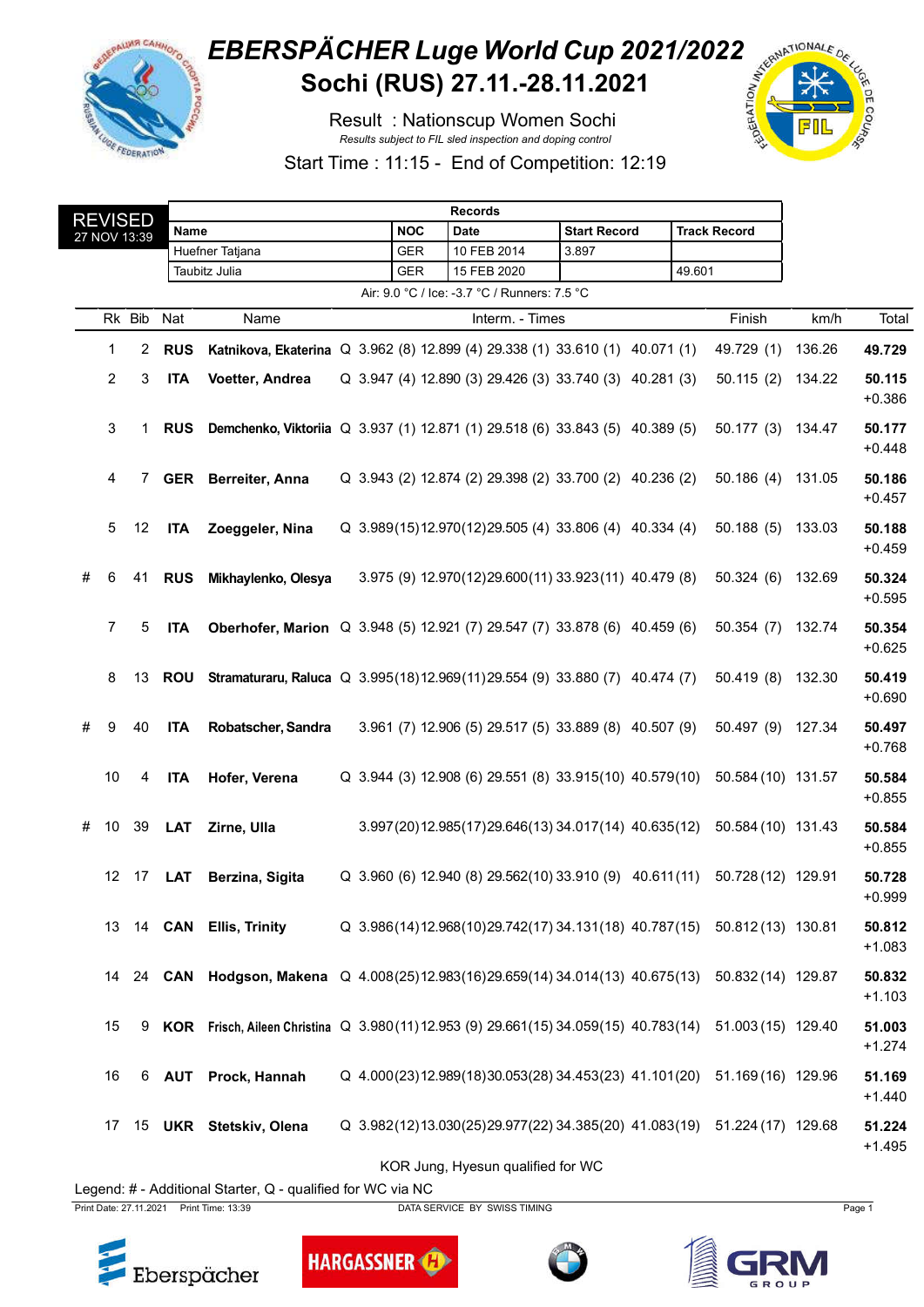

## **EBERSPÄCHER Luge World Cup 2021/2022**<br>Sochi (RUS) 27.11.-28.11.2021 Sochi (RUS) 27.11.-28.11.2021

Result : Nationscup Women Sochi *Results subject to FIL sled inspection and doping control*



Start Time : 11:15 - End of Competition: 12:19

| REVISED      |        |               |                           |            |                                              |                                                                       |        |                     |      |                    |
|--------------|--------|---------------|---------------------------|------------|----------------------------------------------|-----------------------------------------------------------------------|--------|---------------------|------|--------------------|
| 27 NOV 13:39 |        | Name          |                           | <b>NOC</b> | Date                                         | <b>Start Record</b>                                                   |        | <b>Track Record</b> |      |                    |
|              |        |               | Huefner Tatjana           | <b>GER</b> | 10 FEB 2014                                  | 3.897                                                                 |        |                     |      |                    |
|              |        |               | Taubitz Julia             | GER        | 15 FEB 2020                                  |                                                                       | 49.601 |                     |      |                    |
|              |        |               |                           |            | Air: 9.0 °C / Ice: -3.7 °C / Runners: 7.5 °C |                                                                       |        |                     |      |                    |
|              | Rk Bib | Nat           | Name                      |            | Interm. - Times                              |                                                                       |        | Finish              | km/h | Total              |
| 18           | 37     | <b>CHN</b>    | Wang, Peixuan             |            |                                              | Q 4.005(24)13.060(30)30.040(26)34.457(24)41.209(22)                   |        | 51.361 (18) 130.10  |      | 51.361<br>$+1.632$ |
| 19           | 16     |               | RUS Loginova, Diana       |            |                                              | Q 3.993(17)13.001(23)30.099(31)34.543(30)41.316(27)                   |        | 51.538 (19) 129.26  |      | 51.538<br>$+1.809$ |
|              |        |               | 20 23 KOR Jung, Hyesun    |            |                                              | Q 4.009(26)13.060(30)30.035(25)34.501(28)41.313(26)                   |        | 51.641 (20) 128.15  |      | 51.641<br>$+1.912$ |
| 21           | 20     |               | CZE Cezikova, Anna        |            |                                              | 4.017(28)13.046(27)29.973(21)34.409(21)41.248(24)                     |        | 51.671 (21) 126.62  |      | 51.671<br>$+1.942$ |
|              | 22 35  | <b>CHN</b>    | Gulijienaiti, Adikeyoumu  |            |                                              | 4.010(27)13.059(29)30.049(27)34.500(27)41.309(25)                     |        | 51.740 (22) 124.82  |      | 51.740<br>$+2.011$ |
| 23           |        |               | 18 SWE Kohala, Tove       |            |                                              | 4.024(31)13.070(32)29.999(23)34.459(25)41.394(28)                     |        | 51.883 (23) 125.91  |      | 51.883<br>$+2.154$ |
| 24           |        | 22 POL        | Jamroz, Natalia           |            |                                              | 4.026(32)13.054(28)30.078(30)34.560(31) 41.457(31)                    |        | 51.911 (24) 126.18  |      | 51.911<br>$+2.182$ |
|              | 25 29  | CHN           | Liu, Xinyi                |            |                                              | 4.039(35)13.123(34)30.158(32)34.650(32) 41.517(32)                    |        | 51.917 (25) 128.06  |      | 51.917<br>$+2.188$ |
|              | 26 34  | <b>NED</b>    | Obratov, Daria            |            |                                              | 4.031(33)13.094(33)30.067(29)34.525(29)41.425(29)                     |        | 51.945 (26) 125.00  |      | 51.945<br>$+2.216$ |
| 27           | 36     |               | <b>KOR</b> You, Dohee     |            |                                              | 4.017(28)13.025(24)29.950(20)34.482(26)41.450(30)                     |        | 52.173 (27) 122.86  |      | 52.173<br>$+2.444$ |
| 28           |        |               | 38 CAN Corless, Natalie   |            |                                              | 4.022(30)13.038(26)29.834(19)34.203(19)41.009(17)                     |        | 52.450 (28) 116.61  |      | 52.450<br>$+2.721$ |
| 29           |        |               | 11 UKR Tunytska, Yulianna |            |                                              | 3.979(10)12.981(15)30.434(34)34.902(34)41.787(33)                     |        | 52.464 (29) 122.32  |      | 52.464<br>$+2.735$ |
| 30           |        |               | 21 CAN Allan, Kailey      |            |                                              | 3.995(18)12.996(22)29.749(18) 34.118(17) 40.897(16) 52.481(30) 115.94 |        |                     |      | 52.481<br>$+2.752$ |
| 31           | 10     | POL           | Domaradzka, Klaudia       |            |                                              | 3.982(12)12.991(19)30.001(24)34.416(22) 41.139(21)                    |        | 52.605 (31) 113.17  |      | 52.605<br>$+2.876$ |
|              | 32 31  | <b>NED</b>    | Obratov, Dania            |            |                                              | 4.102(39)13.238(38)30.351(33)34.858(33) 41.801(34)                    |        | 52.883 (32) 116.61  |      | 52.883<br>$+3.154$ |
| 33           |        | 26 <b>ROU</b> | Curmei, Cezara Alexandra  |            |                                              | 4.038(34)13.161(36)30.718(36)35.315(36) 42.453(36)                    |        | 53.268 (33) 123.79  |      | 53.268<br>$+3.539$ |
|              |        |               |                           |            | KOR Jung, Hyesun qualified for WC            |                                                                       |        |                     |      |                    |

Legend: # - Additional Starter, Q - qualified for WC via NC



Print Date: 27.11.2021 Print Time: 13:39 DATA SERVICE BY SWISS TIMING Page 2

**HARGASSNER**